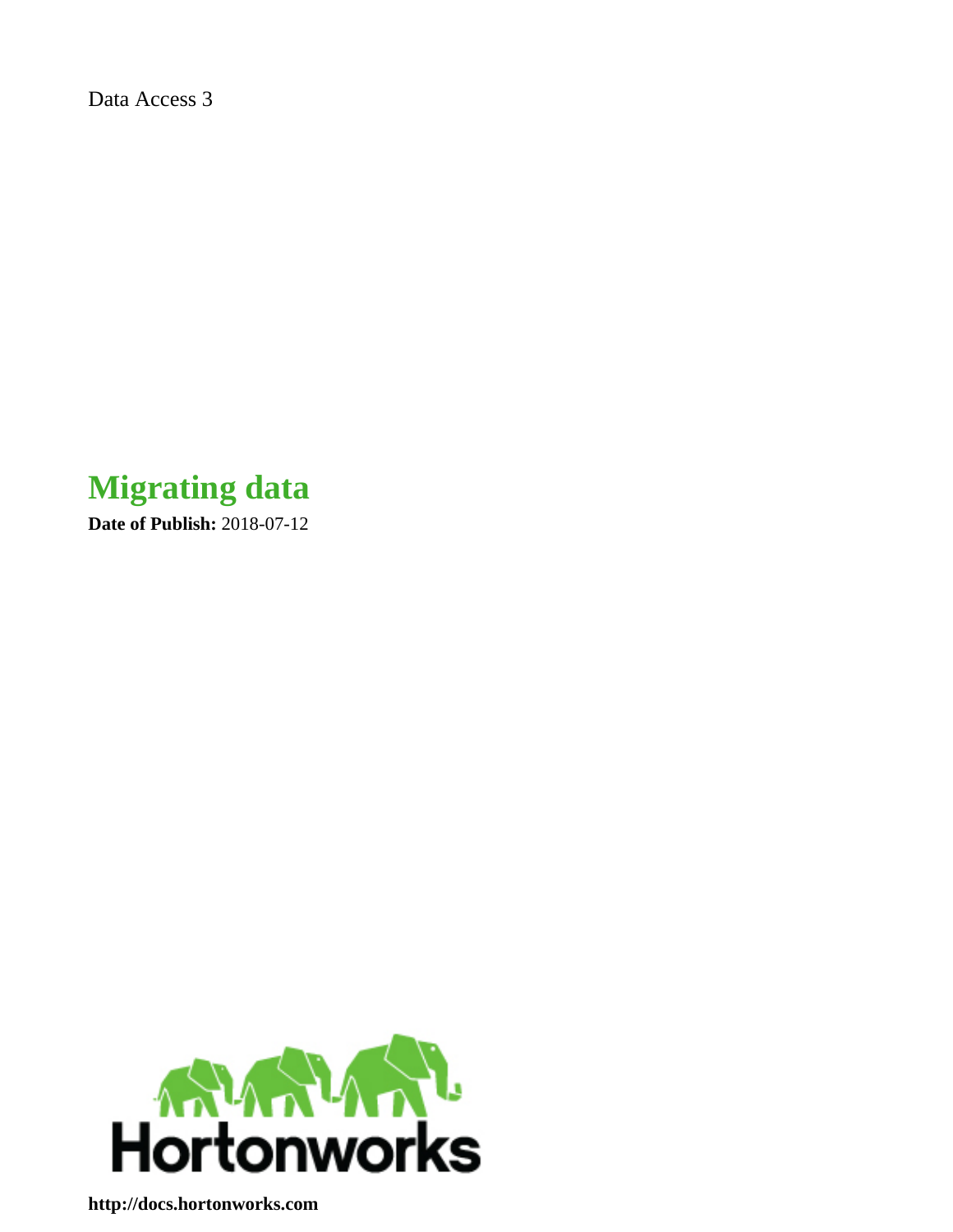# **Contents**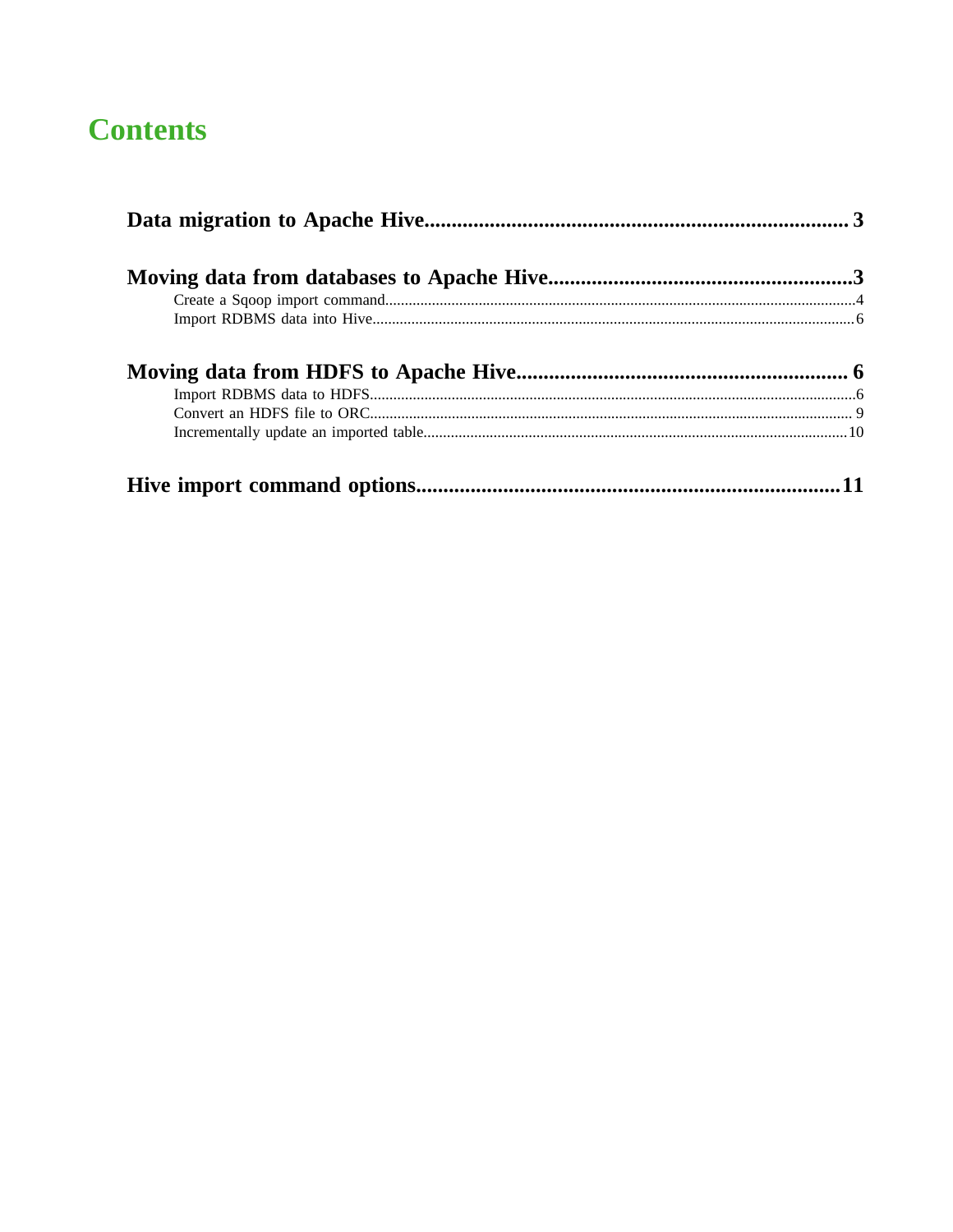# <span id="page-2-0"></span>**Data migration to Apache Hive**

Sqoop is a tool for bulk importing and exporting data from diverse data sources to HDFS and Hive. The following diagram shows the process for moving data into Hive:



HDFS is typically the source of legacy system data that needs to undergo an extract, transform, and load (ETL) process. You can also import data in delimited text (default) or SequenceFile format, and then convert data to ORC format recommended for Hive. Generally, for querying the data in Hive, ORC is the preferred format because of the performance enhancements ORC provides. The following diagram shows an example of a common parallel and distributed conversion of data to ORC for querying in Hive:



# <span id="page-2-1"></span>**Moving data from databases to Apache Hive**

You can use Sqoop to import data from a relational database into HDFS for use with Hive or directly to Hive. **Related Information** [Sqoop User Guide](https://sqoop.apache.org/docs/1.4.7/SqoopUserGuide.html)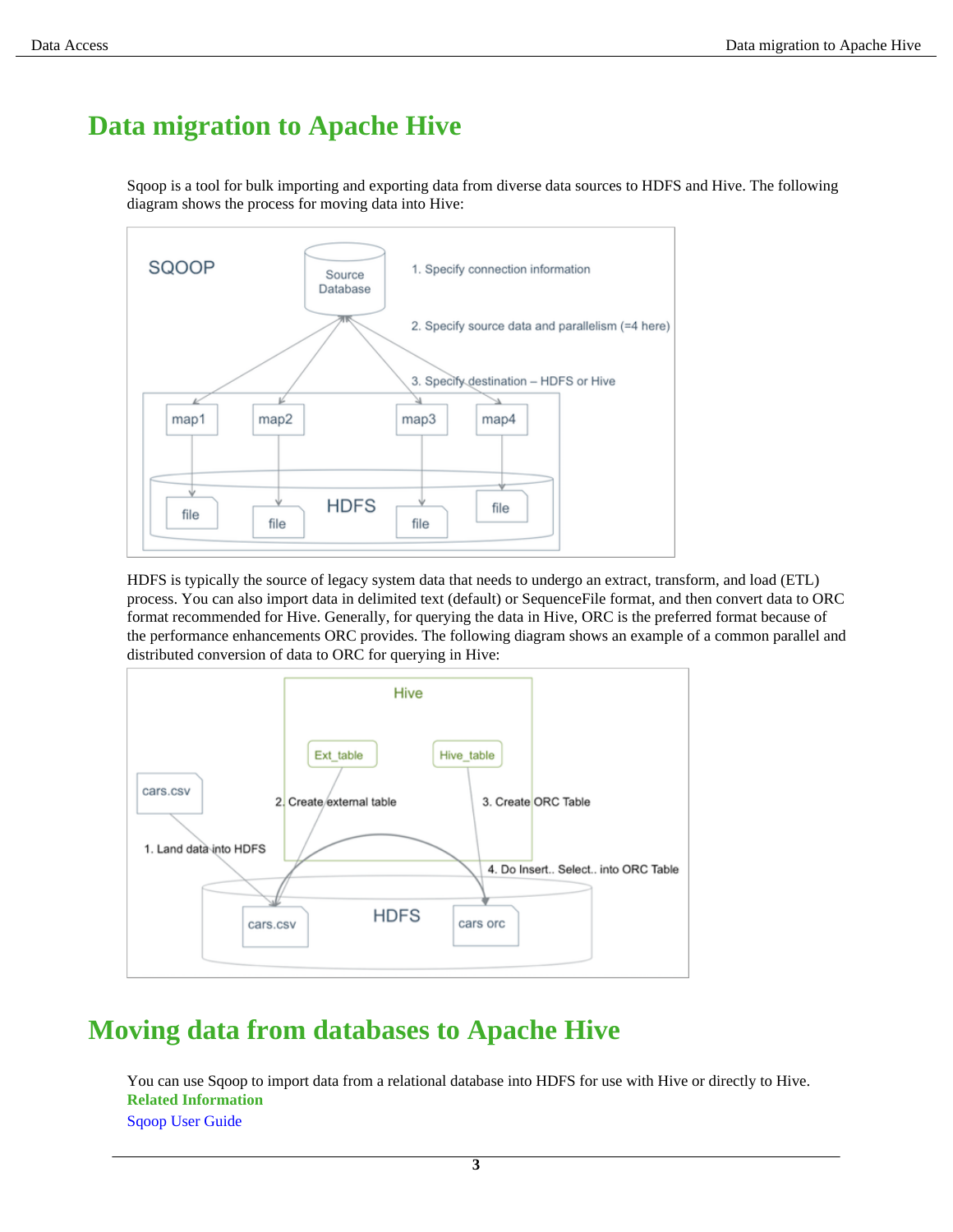## <span id="page-3-0"></span>**Create a Sqoop import command**

You create a single Sqoop import command that imports data from diverse data sources, such as a relational database, into Hive using Apache Sqoop.

#### **About this task**

You enter the Sqoop import command on the command line of your Hive cluster to import data from a data source into HDFS and Hive. The import can includes the following information, for example:

- Database connection information: database URI, database name, and connection protocol, such as jdbc:mysql:
- The data to import
- Parallel processing directives for performant data transfer
- Destination for imported data

#### **Procedure**

- **1.** Create an import command that specifies the Sqoop connection to the RDBMS.
	- To enter a password for the data source on the command line, use the -P option in the connection string.
	- To specify a file where the password is stored, use the --password-file option.

Password on command line:

```
sqoop import --connect jdbc:mysql://db.foo.com:3306/bar \
<data to import> \
--username <username> \
-P
```
Specify password file:

```
sqoop import --connect jdbc:mysql://db.foo.com:3306/bar \
--table EMPLOYEES \
--username <username> \
--password-file ${user.home}/.password
```


**Note:** Sqoop is tested to work with Connector/J 5.1. If you have upgraded to Connector/J 8.0, and want to use the zeroDateTimeBehavior property to handle values of '0000-00-00\' in DATE columns, explicitly specify zeroDateTimeBehavior=CONVERT\_TO\_NULL in the connection string. For example, jdbc:mysql://<MySQL host>/<DB>?zeroDateTimeBehavior=CONVERT\_TO\_NULL

- **2.** Specify the data to import in the command.
	- Import an entire table.
	- Import a subset of the columns.
	- Import data using a free-form query.

Entire table:

```
sqoop import \
--connect jdbc:mysql://db.foo.com:3306/bar \
--table EMPLOYEES
```
Subset of columns:

```
sqoop import 
--connect jdbc:mysql://db.foo.com:3306/bar \
--table EMPLOYEES \
--columns "employee_id,first_name,last_name,job_title"
```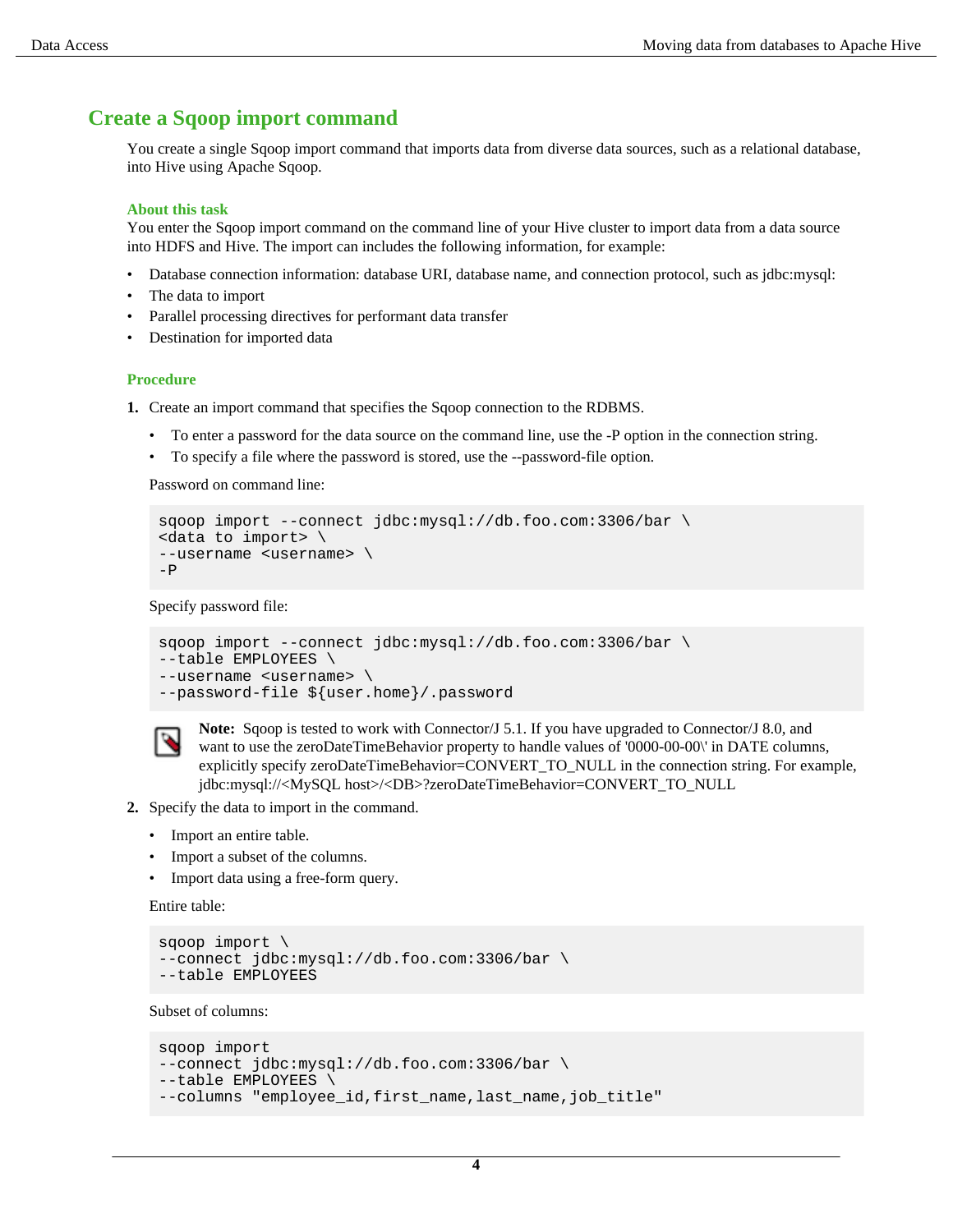Free-form query to import the latest data:

```
sqoop import \
--connect jdbc:mysql://db.foo.com:3306/bar \
--table EMPLOYEES \
--where "start_date > '2018-01-01'"
```
- **3.** Optionally, specify write parallelism in the import statement to execute a number of map tasks in parallel:
	- Set mappers: If the source table has a primary key, explicitly set the number of mappers using --num-mappers.
	- Split by: If primary keys are not evenly distributed, provide a split key using --split-by
	- Sequential: If you do not have a primary key or split key, import data sequentially using --num-mappers 1 or autoreset-to-one-mapper in query.
	- Set mappers:

```
sqoop import --connect jdbc:mysql://db.foo.com:3306/bar \
 --table EMPLOYEES \
  --num-mappers 8 \
```
• Split by:

```
sqoop import --connect jdbc:mysql://db.foo.com:3306/bar \
  --table EMPLOYEES \
  --split-by dept_id
```
- Setting mappers evenly splits the primary key range of the source table.
- Split by evenly splits the data using the split key instead of a primary key.
- **4.** Specify importing the data into Hive using Hive default delimiters by specifying the import option --hive-import.
- **5.** Specify the Hive destination of the data.
	- If you think the table does not already exist in Hive, name the table using --hive-table  $\langle$ db>. $\langle$ table\_name> and use the --create-hive-table option.
	- If you want to insert the imported data into an existing Hive external table, name the table using --hive-table <db>.<table\_name>. Do not use the --create-hive-table option.

This command imports the MySQL EMPLOYEES table to a new Hive table named in the default HDFS location / user/hive/warehouse.

```
sqoop import --connect jdbc:mysql://db.foo.com:3306/corp \
--table EMPLOYEES \
--hive-import \
--create-hive-table \
--hive-table mydb.newtable
```
This command imports the MySQL EMPLOYEES table to an external table in HDFS.

```
sqoop import --connect jdbc:mysql://db.foo.com:3306/corp \
--table EMPLOYEES \
--hive-import \
--hive-table mydb.myexternaltable
```
**Related Information**

[Sqoop User Guide](https://sqoop.apache.org/docs/1.4.7/SqoopUserGuide.html)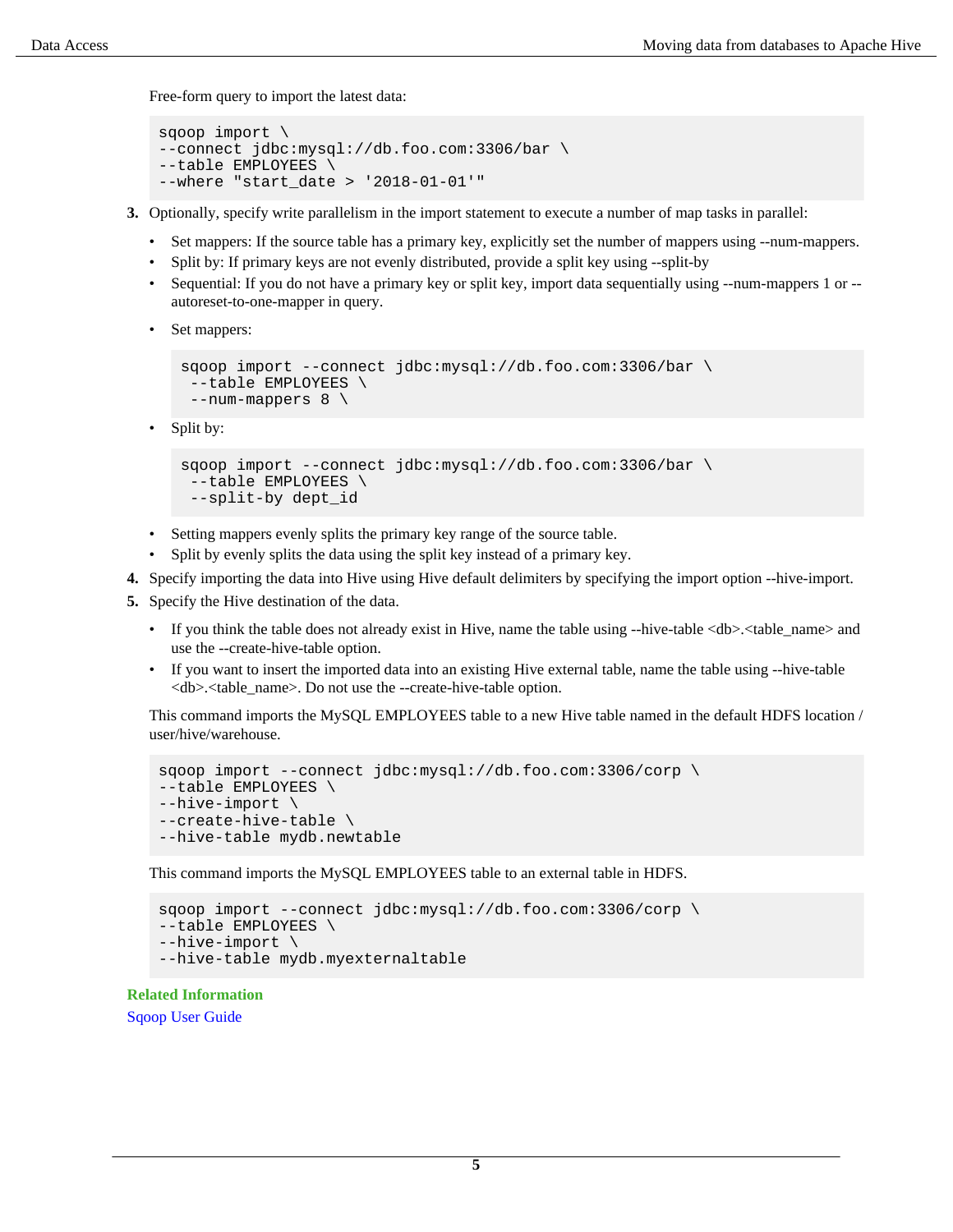### <span id="page-5-0"></span>**Import RDBMS data into Hive**

You can test the Apache Sqoop import command and then execute the command to import relational database tables into Hive.

#### **About this task**

You enter the Sqoop import command on the command line of your Hive cluster to import data from a data source to Hive. You can test the import statement before actually executing it.

#### **Before you begin**

- Apache Sqoop is installed and configured.
- A Hive Metastore is associated with your HDFS cluster.

#### **Procedure**

**1.** Optionally, test the import command before execution using the eval option.

```
sqoop eval --connect jdbc:mysql://db.foo.com/bar \
--query "SELECT * FROM employees LIMIT 10"
```
The output of the select statement appears listing 10 rows of data from the RDBMS employees table.

**2.** Execute a Sqoop import command that specifies the Sqoop connection to the RDBMS, the data you want to import, and the destination Hive table name.

This command imports the MySQL EMPLOYEES table to a new Hive table named in the default HDFS location / user/hive/warehouse.

```
sqoop import --connect jdbc:mysql://db.foo.com:3306/corp \
--table EMPLOYEES \
--hive-import \
--create-hive-table \
--hive-table mydb.newtable
```
## **Related Information**

[Sqoop User Guide](https://sqoop.apache.org/docs/1.4.7/SqoopUserGuide.html)

## <span id="page-5-1"></span>**Moving data from HDFS to Apache Hive**

You can import data from diverse data sources into HDFS, perform ETL processes, and then query the data in Apache Hive.

### <span id="page-5-2"></span>**Import RDBMS data to HDFS**

You create a single Sqoop import command that imports data from diverse data sources, such as a relational database, into HDFS.

#### **About this task**

You enter the Sqoop import command on the command line of your cluster to import data from a data source into HDFS. In HDFS, you can perform ETL on the data, move the data into Hive, and query the data. The import command needs to include the database URI, database name, and connection protocol, such as jdbc:mysql: and the data to import. Optionally, the command can include parallel processing directives for performant data transfer, the HDFS destination directory for imported data, data delimiters, and other information. The default directory is used if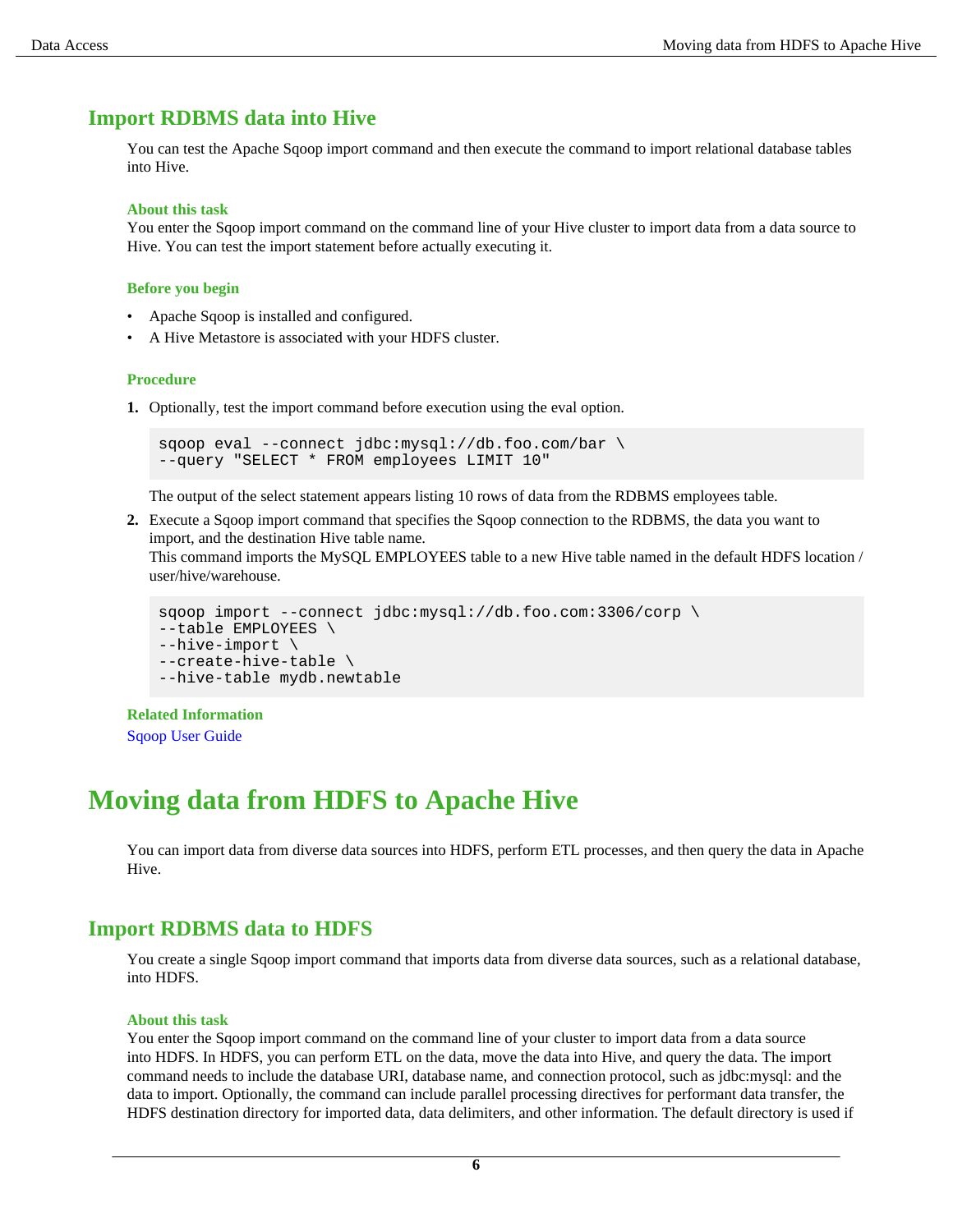you do not specify another location. Fields are comma-delimited and rows are line-delimited.You can test the import statement before actually executing it.

#### **Before you begin**

• Apache Sqoop is installed and configured.

#### **Procedure**

**1.** Create an import command that specifies the Sqoop connection to the data source you want to import.

- If you want to enter a password for the data source on the command line, use the -P option in the connection string.
- If you want to specify a file where the password is stored, use the --password-file option.

Password on command line:

```
sqoop import --connect jdbc:mysql://db.foo.com/bar \
<data to import> \
--username <username> \
-P
```
Specify password file:

```
sqoop import --connect jdbc:mysql://db.foo.com/bar \
--table EMPLOYEES \
--username <username> \
--password-file ${user.home}/.password
```
- **2.** Specify the data to import in the command.
	- Import an entire table.
	- Import a subset of the columns.
	- Import data using a free-form query.

Entire table:

```
sqoop import \
--connect jdbc:mysql://db.foo.com/bar \
--table EMPLOYEES
```
Subset of columns:

```
sqoop import \
--connect jdbc:mysql://db.foo.com/bar \
--table EMPLOYEES \
--columns "employee_id,first_name,last_name,job_title"
```
Free-form query to import the latest data:

```
sqoop import \
--connect jdbc:mysql://db.foo.com/bar \
--table EMPLOYEES \
--where "start_date > '2018-01-01'"
```
**3.** Specify the destination of the imported data using the --target-dir option. This command appends data imported from the MySQL EMPLOYEES table to the output files in the HDFS target directory using default text file delimiters.

sqoop import \ --connect jdbc:mysql://db.foo.com:3600/bar \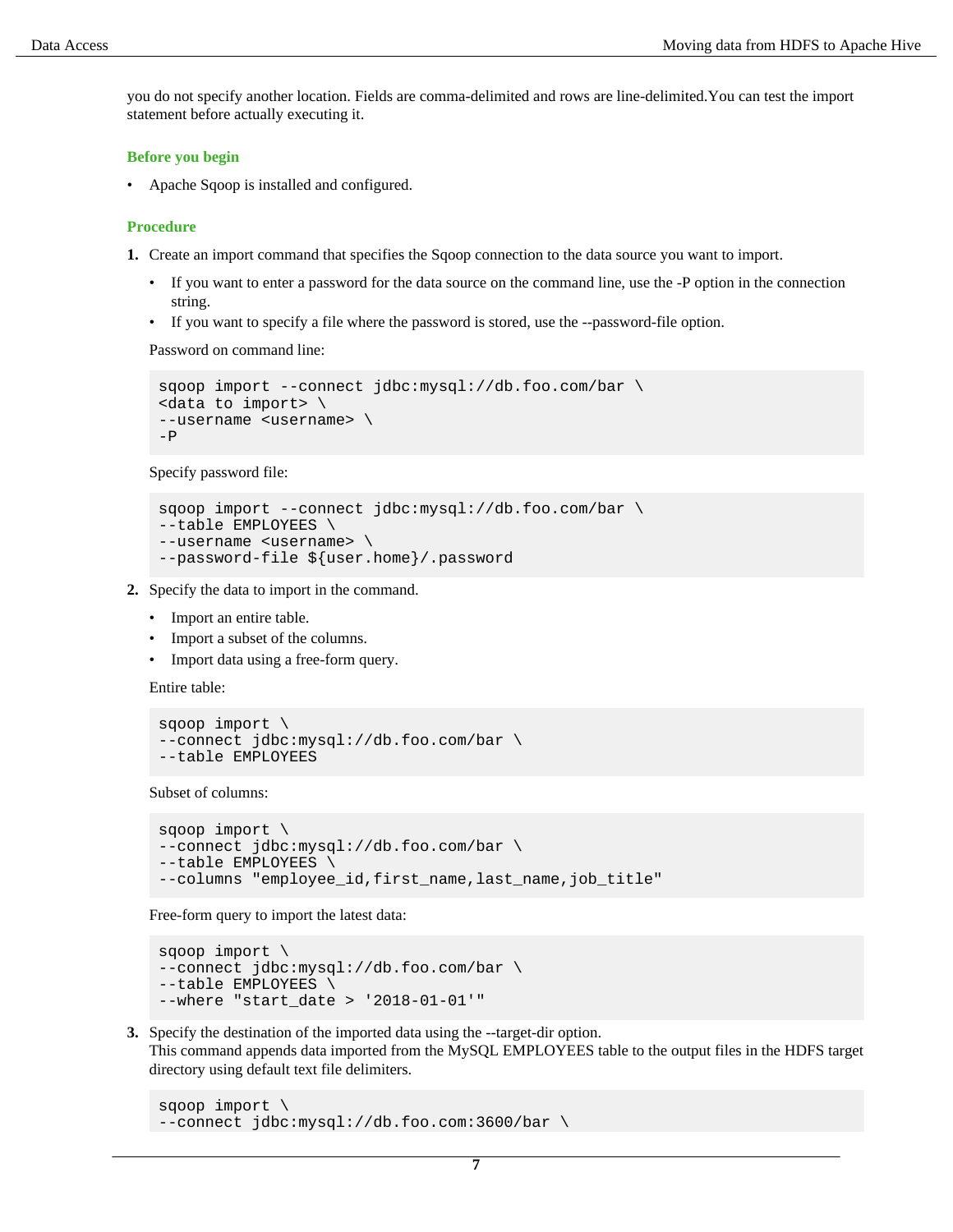```
--table EMPLOYEES \
--where "id > 100000" \
--target-dir /incremental_dataset \
--append
```
This command splits imported data by column and specifies importing the data into output files in the HDFS target directory.

```
sqoop import \
--connect jdbc:mysql://db.foo.com:3600/bar \
--query 'SELECT a.*, b.* \
FROM a JOIN b on (a.id == b.id)WHERE $CONDITIONS' \
--split-by a.id \n\--target-dir /user/foo/joinresults
```
This command executes once and imports data serially using a single map task as specified by the -m 1 options:

```
sqoop import \
--connect jdbc:mysql://db.foo.com:3600/bar \
--query \
'SELECT a.*, b.*FROM a \backslashJOIN b on (a.id == b.id))
WHERE $CONDITIONS' \
-m 1 \ \backslash--target-dir /user/foo/joinresults
```
- **4.** Optionally, specify write parallelism in the import statement to execute a number of map tasks in parallel:
	- Set mappers: If the source table has a primary key, explicitly set the number of mappers using --num-mappers.
	- Split by: If primary keys are not evenly distributed, provide a split key using --split-by
	- Sequential: If you do not have a primary key or split key, import data sequentially using --num-mappers 1 or autoreset-to-one-mapper in query.
	- Set mappers:

```
sqoop import --connect jdbc:mysql://db.foo.com:3306/bar \
--table EMPLOYEES \
--num-mappers 8
```
• Split by:

```
sqoop import --connect jdbc:mysql://db.foo.com:3306/bar \
--table EMPLOYEES \
--split-by dept_id
```
- Setting mappers evenly splits the primary key range of the source table.
- Split by evenly splits the data using the split key instead of a primary key.
- **5.** Optionally, test the import command before execution using the eval option.

```
sqoop eval --connect jdbc:mysql://db.foo.com:3306/bar \
--query "SELECT * FROM employees LIMIT 10"
```
The output of the select statement appears.

**Related Information**

[Sqoop User Guide](https://sqoop.apache.org/docs/1.4.7/SqoopUserGuide.html)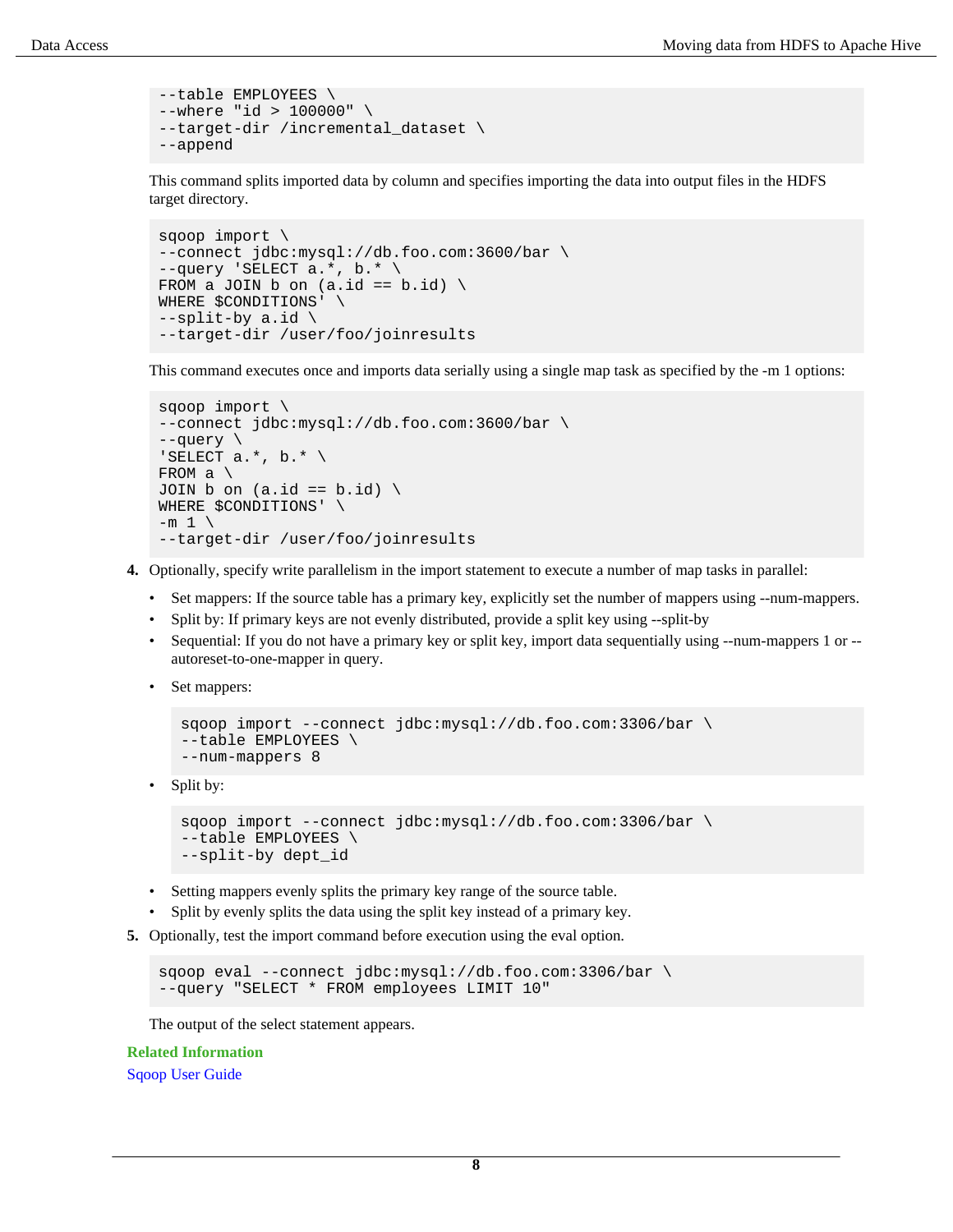## <span id="page-8-0"></span>**Convert an HDFS file to ORC**

To query data in HDFS in Hive, you apply a schema to the data and then store data in ORC format.

#### **About this task**

To convert data stored in HDFS into the recommended format for querying in Hive, you create a schema for the HDFS data by creating a Hive external table, and then create a Hive-managed table to convert and query the data in ORC format. The conversion is a parallel and distributed action, and no standalone ORC conversion tool is necessary. Suppose you have the following CSV file that contains a header line that describes the fields and subsequent lines that contain the data.

```
Name,Miles_per_Gallon,Cylinders,Displacement,Horsepower,Weight_in_lbs,Acceleration,Year
"chevrolet chevelle malibu",18,8,307,130,3504,12,1970-01-01,A
"buick skylark 320",15,8,350,165,3693,11.5,1970-01-01,A
"plymouth satellite",18,8,318,150,3436,11,1970-01-01,A
"amc rebel sst",16,8,304,150,3433,12,1970-01-01,A
"ford torino",17,8,302,140,3449,10.5,1970-01-01,A
```
#### **Before you begin**

You removed the header from the CSV file.

#### **Procedure**

**1.** Create an external table:

```
CREATE EXTERNAL TABLE IF NOT EXISTS Cars(
         Name STRING, 
        Miles per Gallon INT,
         Cylinders INT,
         Displacement INT,
         Horsepower INT, 
         Weight_in_lbs INT,
         Acceleration DECIMAL,
         Year DATE,
         Origin CHAR(1))
     COMMENT 'Data about cars from a public database'
     ROW FORMAT DELIMITED
     FIELDS TERMINATED BY ','
     STORED AS TEXTFILE
     location '/user/<username>/visdata';
```
**2.** Create a Hive-managed table to convert the data to ORC.

```
CREATE TABLE IF NOT EXISTS mycars(
Name STRING, 
Miles_per_Gallon INT,
Cylinders INT,
Displacement INT,
Horsepower INT, 
Weight_in_lbs INT,
Acceleration DECIMAL,
Year DATE,
Origin CHAR(1))
COMMENT 'Data about cars from a public database'
ROW FORMAT DELIMITED
FIELDS TERMINATED BY ','
STORED AS ORC;
```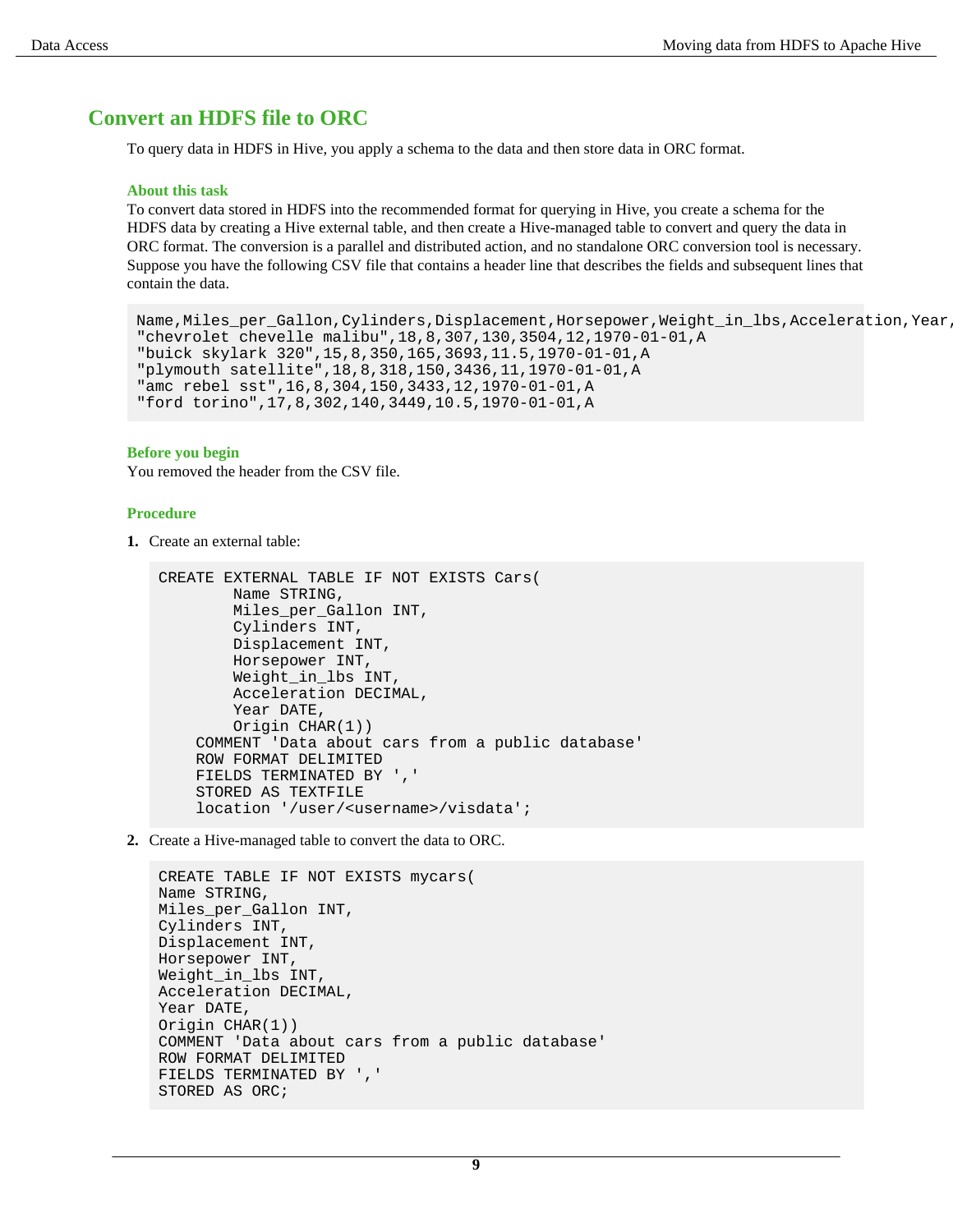**3.** Insert the data from the external table into the Hive-managed table.

INSERT OVERWRITE TABLE mycars SELECT \* FROM cars;

**4.** Verify that you imported the data into the ORC-formatted table correctly:

```
hive> SELECT * FROM mycars LIMIT 3;
OK
"chevrolet chevelle malibu" 18 8 307 130 3504 12 1970-01-01 A
"buick skylark 320" 15 8 350 165 3693 12 1970-01-01 A
"plymouth satellite" 18 8 318 150 3436 11 1970-01-01 A
Time taken: 0.144 seconds, Fetched: 3 row(s)
```
### <span id="page-9-0"></span>**Incrementally update an imported table**

Updating imported tables involves importing incremental changes made to the original table using Sqoop and then merging changes with the tables imported into Hive.

#### **About this task**

After ingesting data from an operational database to Hive, you usually need to set up a process for periodically synchronizing the imported table with the operational database table. The base table is a Hive-managed table that was created during the first data ingestion. Incrementally updating Hive tables from operational database systems involves merging the base table and change records to reflect the latest record set. You create the incremental table as a Hive external table, typically from .CSV data in HDFS, to store the change records. This external table contains the changes (INSERTs and UPDATEs) from the operational database since the last data ingestion. Generally, the table is partitioned and only the latest partition is updated, making this process more efficient.

You can automate the steps to incrementally update data in Hive by using Oozie.

#### **Before you begin**

- The first time the data was ingested into hive, you stored entire base table in Hive in ORC format.
- The base table definition after moving it from the external table to a Hive-managed table has the following schema:

```
CREATE TABLE base_table (
id STRING,
field1 STRING,
modified_date DATE)
ROW FORMAT DELIMITED
FIELDS TERMINATED BY ',';
```
#### **Procedure**

**1.** Store the incremental table as an external table in Hive and to fetch records newer than last\_import\_date, which is the date of the last incremental data update.

You frequently import incremental changes since the last time data was updated and then merging it.

- using --check-column to fetch records
- use --query to fetch records

```
sqoop import --connect jdbc:teradata://{host name}/Database=retail
  --connection-manager org.apache.sqoop.teradata.TeradataConnManager
  --username dbc --password dbc --table SOURCE_TBL --target-dir /user/
```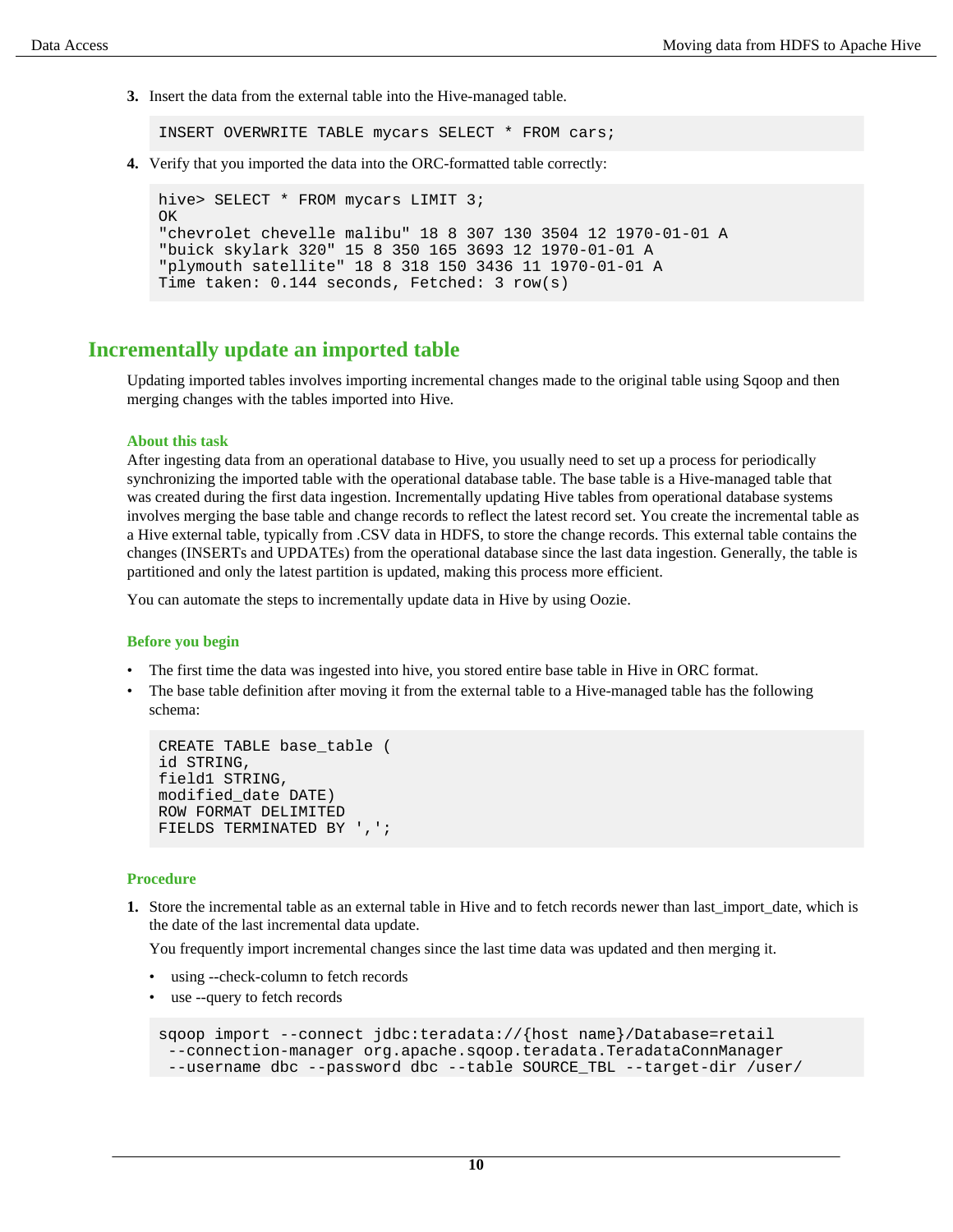```
hive/incremental_table -m 1 --check-column modified_date --incremental
  lastmodified --last-value {last_import_date}
```
sqoop import --connect jdbc:teradata://{host name}/Database=retail - connection-manager org.apache.sqoop.teradata.TeradataConnManager - username dbc --password dbc --target-dir /user/hive/incremental\_table -m 1 --query 'select \* from SOURCE\_TBL where modified\_date > {last\_import\_date} AND \$CONDITIONS'

**2.** After the incremental table data is moved into HDFS using Sqoop, you can define an external Hive table over it with the following command

```
CREATE EXTERNAL TABLE incremental_table (
          id STRING,
          field1 STRING,
          modified_date DATE)
          ROW FORMAT DELIMITED
          FIELDS TERMINATED BY ','
          STORED AS TEXTFILE
          location '/user/hive/incremental_table';
```
**3.** Use the MERGE command to merge the data and reconcile the base table records with the new records:

```
merge into base table
                 using incremental table on base.id =
 incremental_table.id
                  when matched then update set
                  fieldl1=incremental_table.email,
                  modified_date=incremental_table.state
                  when not matched then insert
                  values(incremental_table.id, incremental_table.field1,
 incremental_table.modified_data);
```
## <span id="page-10-0"></span>**Hive import command options**

A number Sqoop command options facilitate importing data into Hive.

#### **Table 1: Sqoop Command Options for Importing Data into Hive**

| <b>Sgoop Command Option</b>          | <b>Description</b>                                                                                                                                 |
|--------------------------------------|----------------------------------------------------------------------------------------------------------------------------------------------------|
| --hive-home <directory></directory>  | Overrides SHIVE HOME.                                                                                                                              |
| --hive-import                        | Imports tables into Hive using Hive's default delimiters if none are<br>explicitly set.                                                            |
| --hive-overwrite                     | Overwrites existing data in the Hive table.                                                                                                        |
| --create-hive-table                  | Creates a hive table during the operation. If this option is set and the<br>Hive table already exists, the job will fail. Set to false by default. |
| --hive-table <table name=""></table> | Specifies the table name to use when importing data into Hive.                                                                                     |
| --hive-drop-import-delims            | Drops the delimiters $\n\rightharpoonup$ n, $\rrbracket$ r, and $\lozenge$ 1 from string fields when importing<br>data into Hive.                  |